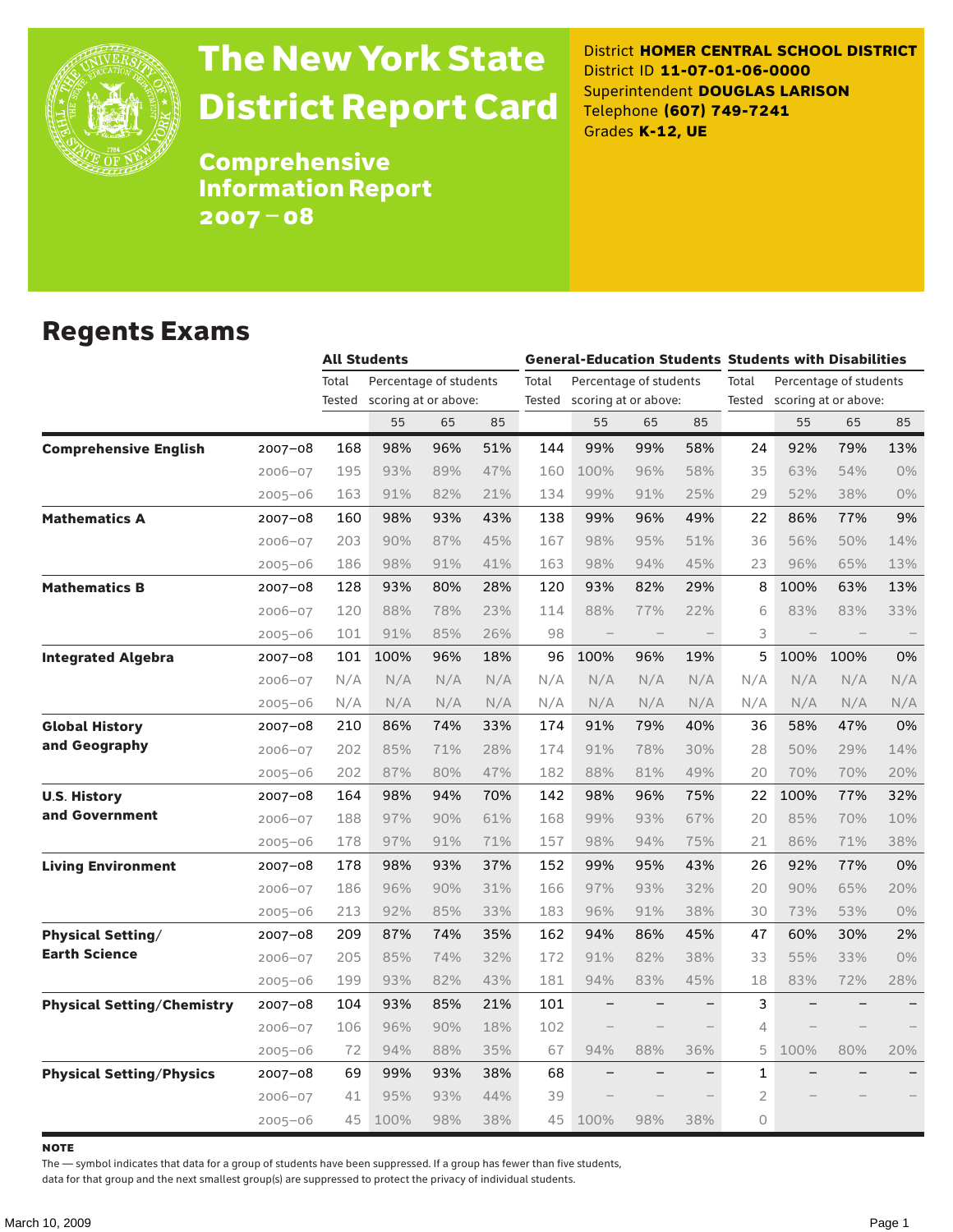### Regents Exams

|                              |             |                 | <b>All Students</b> |                                                |     |                 | <b>General-Education Students Students with Disabilities</b> |      |     |                 |                                                |    |    |  |
|------------------------------|-------------|-----------------|---------------------|------------------------------------------------|-----|-----------------|--------------------------------------------------------------|------|-----|-----------------|------------------------------------------------|----|----|--|
|                              |             | Total<br>Tested |                     | Percentage of students<br>scoring at or above: |     | Total<br>Tested | Percentage of students<br>scoring at or above:               |      |     | Total<br>Tested | Percentage of students<br>scoring at or above: |    |    |  |
|                              |             |                 | 55                  | 65                                             | 85  |                 | 55                                                           | 65   | 85  |                 | 55                                             | 65 | 85 |  |
| <b>Comprehensive French</b>  | $2007 - 08$ | 22              | 100%                | 100%                                           | 73% | 22              | 100%                                                         | 100% | 73% | 0               |                                                |    |    |  |
|                              | $2006 - 07$ | 27              | 100%                | 100%                                           | 70% | 27              | 100%                                                         | 100% | 70% | $\Omega$        |                                                |    |    |  |
|                              | $2005 - 06$ | 35              | 97%                 | 97%                                            | 66% | 35              | 97%                                                          | 97%  | 66% | $\circ$         |                                                |    |    |  |
| <b>Comprehensive German</b>  | $2007 - 08$ | 9               | 100%                | 100%                                           | 33% | 8               |                                                              |      |     | 1               |                                                |    |    |  |
|                              | $2006 - 07$ | 11              | 100%                | 100%                                           | 27% | 10              |                                                              |      |     | 1               |                                                |    |    |  |
|                              | $2005 - 06$ | 8               | 100%                | 100%                                           | 88% | 8               | 100%                                                         | 100% | 88% | $\circ$         |                                                |    |    |  |
| <b>Comprehensive Hebrew</b>  | $2007 - 08$ | 0               |                     |                                                |     | 0               |                                                              |      |     | 0               |                                                |    |    |  |
|                              | $2006 - 07$ | 0               |                     |                                                |     | 0               |                                                              |      |     | 0               |                                                |    |    |  |
|                              | $2005 - 06$ | 0               |                     |                                                |     | 0               |                                                              |      |     | 0               |                                                |    |    |  |
| <b>Comprehensive Italian</b> | $2007 - 08$ | 0               |                     |                                                |     | 0               |                                                              |      |     | $\Omega$        |                                                |    |    |  |
|                              | $2006 - 07$ | 0               |                     |                                                |     | 0               |                                                              |      |     | $\Omega$        |                                                |    |    |  |
|                              | $2005 - 06$ | 0               |                     |                                                |     | 0               |                                                              |      |     | 0               |                                                |    |    |  |
| <b>Comprehensive Latin</b>   | $2007 - 08$ | 0               |                     |                                                |     | 0               |                                                              |      |     | 0               |                                                |    |    |  |
|                              | $2006 - 07$ | 0               |                     |                                                |     | 0               |                                                              |      |     | 0               |                                                |    |    |  |
|                              | $2005 - 06$ | 0               |                     |                                                |     | 0               |                                                              |      |     | 0               |                                                |    |    |  |
| <b>Comprehensive Spanish</b> | $2007 - 08$ | 68              | 100%                | 97%                                            | 62% | 68              | 100%                                                         | 97%  | 62% | $\Omega$        |                                                |    |    |  |
|                              | $2006 - 07$ | 94              | 100%                | 99%                                            | 43% | 92              |                                                              |      |     | 2               |                                                |    |    |  |
|                              | $2005 - 06$ | 67              | 100%                | 99%                                            | 60% | 67              | 100%                                                         | 99%  | 60% | 0               |                                                |    |    |  |

#### **NOTE**

The — symbol indicates that data for a group of students have been suppressed. If a group has fewer than five students,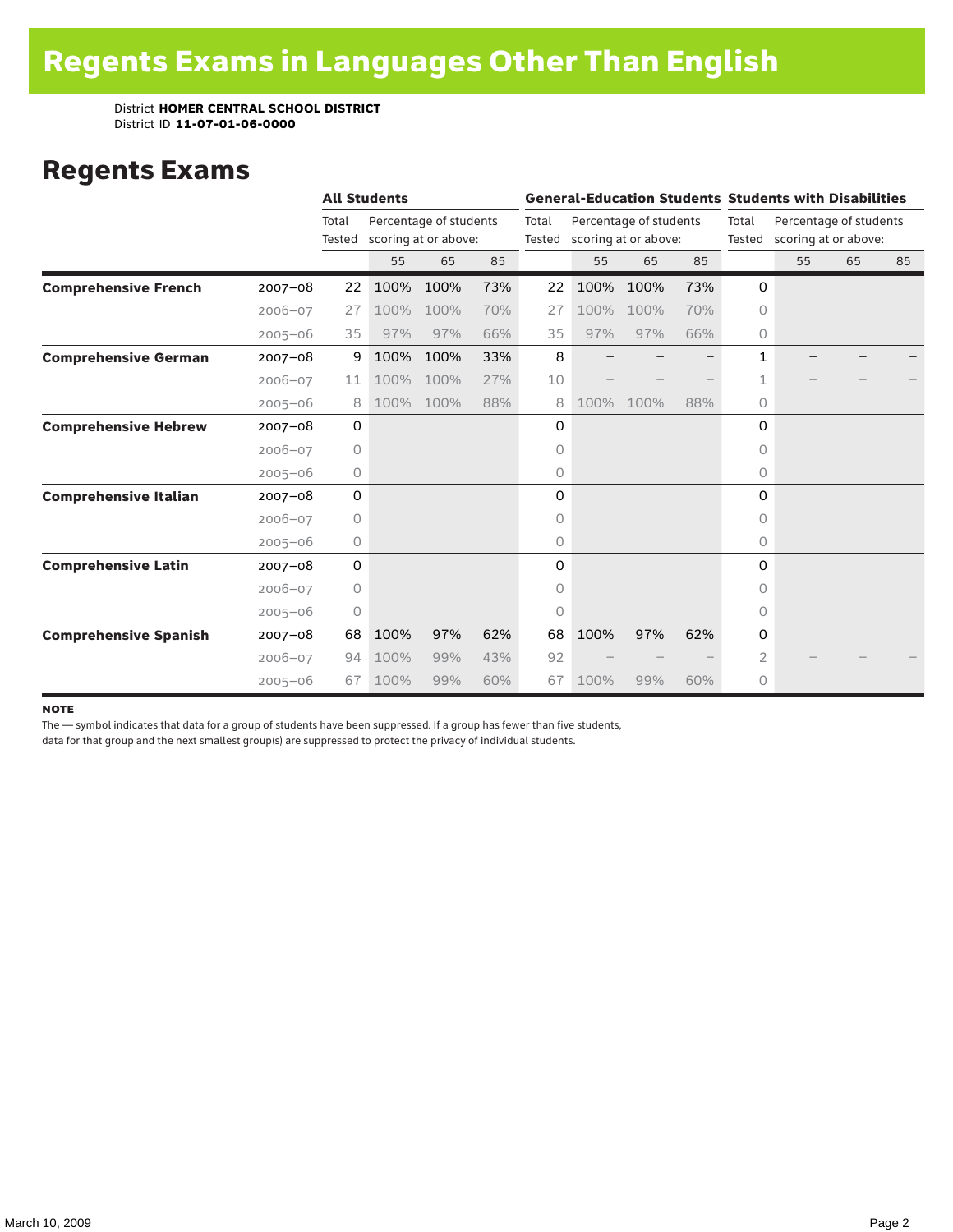# Regents Competency Tests

|                       |             | <b>All Students</b> |                  |                     |                          | <b>General-Education Students Students with Disabilities</b> |                  |  |
|-----------------------|-------------|---------------------|------------------|---------------------|--------------------------|--------------------------------------------------------------|------------------|--|
|                       |             | <b>Total Tested</b> | Percent Passing: | <b>Total Tested</b> | Percent Passing:         | <b>Total Tested</b>                                          | Percent Passing: |  |
| <b>Mathematics</b>    | $2007 - 08$ | 20                  | 45%              | 0                   |                          | 20                                                           | 45%              |  |
|                       | $2006 - 07$ | 6                   | 67%              | 1                   |                          | 5                                                            |                  |  |
|                       | $2005 - 06$ | $\overline{2}$      |                  | 0                   |                          | 2                                                            |                  |  |
| <b>Science</b>        | 2007-08     | 35                  | 77%              | 3                   |                          | 32                                                           |                  |  |
|                       | 2006-07     | 4                   |                  | $\circ$             |                          | 4                                                            |                  |  |
|                       | $2005 - 06$ | 10                  | 80%              | 1                   |                          | 9                                                            |                  |  |
| <b>Reading</b>        | $2007 - 08$ | 0                   |                  | 0                   |                          | 0                                                            |                  |  |
|                       | $2006 - 07$ | $\overline{2}$      |                  | $\bigcap$           |                          | 2                                                            |                  |  |
|                       | $2005 - 06$ | 13                  | 85%              | 1                   |                          | 12                                                           |                  |  |
| <b>Writing</b>        | 2007-08     | 0                   |                  | 0                   |                          | 0                                                            |                  |  |
|                       | $2006 - 07$ | 2                   |                  | $\Omega$            |                          | 2                                                            |                  |  |
|                       | $2005 - 06$ | 12                  | 75%              | 1                   |                          | 11                                                           |                  |  |
| <b>Global Studies</b> | 2007-08     | 20                  | 35%              | 2                   |                          | 18                                                           |                  |  |
|                       | $2006 - 07$ | 11                  | 27%              | 3                   |                          | 8                                                            |                  |  |
|                       | $2005 - 06$ | 11                  | 27%              | 3                   | $\overline{\phantom{m}}$ | 8                                                            |                  |  |
| <b>U.S. History</b>   | 2007-08     | 4                   |                  | 1                   | $\overline{\phantom{m}}$ | 3                                                            |                  |  |
| and Government        | $2006 - 07$ | 5                   | 20%              | $\overline{2}$      |                          | 3                                                            |                  |  |
|                       | $2005 - 06$ | $\overline{2}$      |                  | $\circ$             |                          | $\overline{2}$                                               |                  |  |

#### **NOTE**

The — symbol indicates that data for a group of students have been suppressed. If a group has fewer than five students,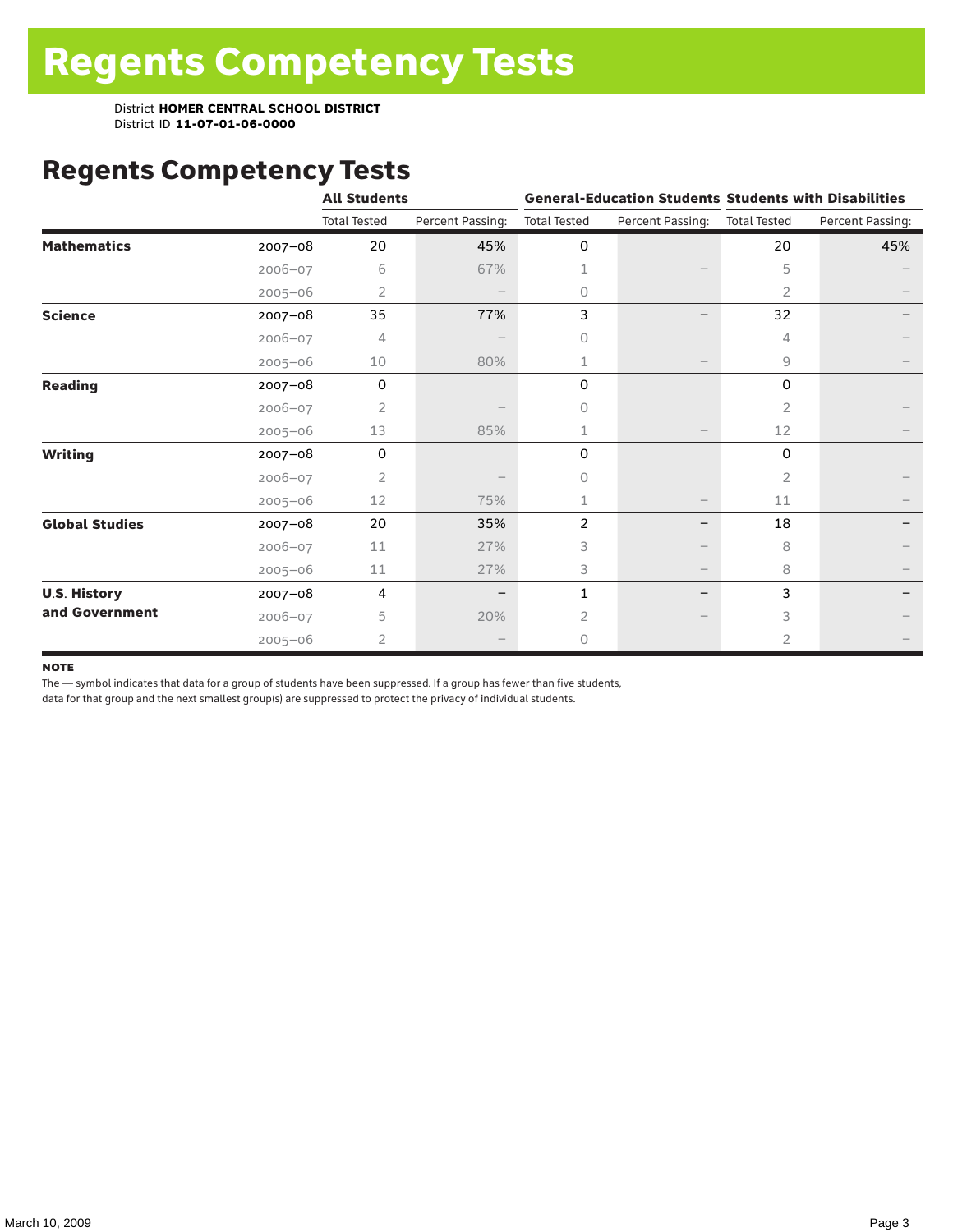### Second Language Proficiency Examinations

|                |             | <b>All Students</b> |                  |                     |                               | <b>General-Education Students Students with Disabilities</b> |                  |  |
|----------------|-------------|---------------------|------------------|---------------------|-------------------------------|--------------------------------------------------------------|------------------|--|
|                |             | <b>Total Tested</b> | Percent Passing: | <b>Total Tested</b> | Percent Passing: Total Tested |                                                              | Percent Passing: |  |
| <b>French</b>  | $2007 - 08$ | 0                   |                  | 0                   |                               | 0                                                            |                  |  |
|                | $2006 - 07$ | 29                  | 83%              | 27                  |                               | 2                                                            |                  |  |
|                | $2005 - 06$ | 0                   |                  | 0                   |                               | $\circ$                                                      |                  |  |
| German         | $2007 - 08$ | 0                   |                  | 0                   |                               | 0                                                            |                  |  |
|                | $2006 - 07$ | 15                  | 100%             | 14                  |                               |                                                              |                  |  |
|                | $2005 - 06$ | 0                   |                  | 0                   |                               | $\Omega$                                                     |                  |  |
| <b>Italian</b> | $2007 - 08$ | 0                   |                  | 0                   |                               | 0                                                            |                  |  |
|                | $2006 - 07$ | 0                   |                  | 0                   |                               | $\Omega$                                                     |                  |  |
|                | $2005 - 06$ | Ω                   |                  | 0                   |                               | 0                                                            |                  |  |
| Latin          | $2007 - 08$ | $\Omega$            |                  | 0                   |                               | $\Omega$                                                     |                  |  |
|                | $2006 - 07$ | 0                   |                  | 0                   |                               | $\Omega$                                                     |                  |  |
|                | $2005 - 06$ | 0                   |                  | 0                   |                               | 0                                                            |                  |  |
| <b>Spanish</b> | 2007-08     | 3                   |                  | 3                   |                               | 0                                                            |                  |  |
|                | $2006 - 07$ | 109                 | 97%              | 103                 | 97%                           | 6                                                            | 100%             |  |
|                | $2005 - 06$ | $\Omega$            |                  | 0                   |                               | $\bigcap$                                                    |                  |  |

#### **NOTE**

The — symbol indicates that data for a group of students have been suppressed. If a group has fewer than five students,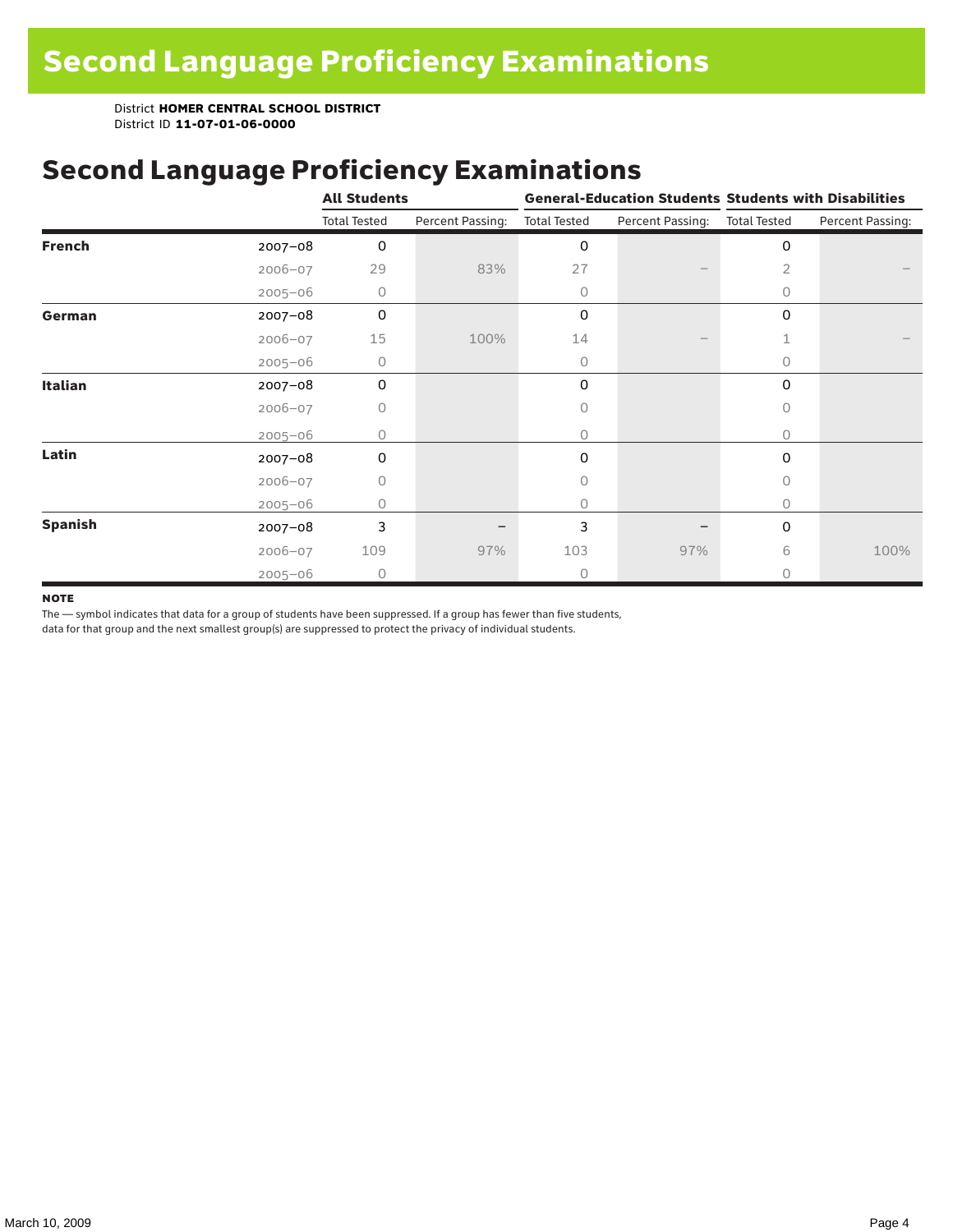#### New York State English as a Second Language Achievement Test (NYSESLAT)

|                  |             |                | <b>All Students</b>               |                             |                          | <b>General-Education Students</b> |                |                                   |                             | <b>Students with Disabilities</b> |                          |                |  |                                   |  |       |
|------------------|-------------|----------------|-----------------------------------|-----------------------------|--------------------------|-----------------------------------|----------------|-----------------------------------|-----------------------------|-----------------------------------|--------------------------|----------------|--|-----------------------------------|--|-------|
|                  |             | Total          |                                   | Percent of students scoring |                          |                                   | Total          |                                   | Percent of students scoring |                                   |                          | Total          |  | Percent of students scoring       |  |       |
|                  |             |                | Tested in each performance level: |                             |                          |                                   |                | Tested in each performance level: |                             |                                   |                          |                |  | Tested in each performance level: |  |       |
|                  |             |                |                                   | Begin. Interm. Adv.         |                          | Prof.                             |                |                                   | Begin. Interm. Adv.         |                                   | Prof.                    |                |  | Begin. Interm. Adv.               |  | Prof. |
| <b>Listening</b> | $2007 - 08$ | $\mathbf{1}$   |                                   |                             |                          |                                   | 1              |                                   |                             |                                   |                          | 0              |  |                                   |  |       |
| and Speaking     | $2006 - 07$ | 3              |                                   |                             |                          |                                   | 3              |                                   |                             |                                   |                          | $\circ$        |  |                                   |  |       |
| $(Grades K-1)$   | $2005 - 06$ | 0              |                                   |                             |                          |                                   | $\circ$        |                                   |                             |                                   |                          | $\circ$        |  |                                   |  |       |
| <b>Reading</b>   | $2007 - 08$ | $\mathbf{1}$   |                                   |                             |                          | $\overline{\phantom{0}}$          | $\mathbf{1}$   |                                   |                             |                                   | $\overline{\phantom{0}}$ | 0              |  |                                   |  |       |
| and Writing      | 2006-07     | 3              |                                   |                             |                          |                                   | 3              |                                   |                             |                                   |                          | $\circ$        |  |                                   |  |       |
| $(Grades K-1)$   | $2005 - 06$ | 0              |                                   |                             |                          |                                   | $\circ$        |                                   |                             |                                   |                          | 0              |  |                                   |  |       |
| <b>Listening</b> | $2007 - 08$ | $\overline{2}$ |                                   |                             |                          | $\overline{\phantom{0}}$          | $\overline{c}$ |                                   |                             |                                   |                          | 0              |  |                                   |  |       |
| and Speaking     | $2006 - 07$ | $\mathbf{2}$   |                                   |                             |                          |                                   | $\overline{2}$ |                                   |                             |                                   |                          | 0              |  |                                   |  |       |
| (Grades $2-4$ )  | $2005 - 06$ | 0              |                                   |                             |                          |                                   | $\bigcirc$     |                                   |                             |                                   |                          | 0              |  |                                   |  |       |
| <b>Reading</b>   | $2007 - 08$ | $\overline{c}$ |                                   |                             |                          | —                                 | $\overline{c}$ |                                   |                             |                                   |                          | 0              |  |                                   |  |       |
| and Writing      | 2006-07     | $\mathbf{2}$   |                                   |                             |                          |                                   | $\overline{2}$ |                                   |                             |                                   |                          | 0              |  |                                   |  |       |
| (Grades $2-4$ )  | $2005 - 06$ | 0              |                                   |                             |                          |                                   | $\circ$        |                                   |                             |                                   |                          | 0              |  |                                   |  |       |
| <b>Listening</b> | 2007-08     | 0              |                                   |                             |                          |                                   | 0              |                                   |                             |                                   |                          | 0              |  |                                   |  |       |
| and Speaking     | $2006 - 07$ | 0              |                                   |                             |                          |                                   | $\circ$        |                                   |                             |                                   |                          | $\circledcirc$ |  |                                   |  |       |
| $(Grades 5-6)$   | $2005 - 06$ | $\mathbf 1$    |                                   |                             |                          |                                   | 1              |                                   |                             |                                   |                          | 0              |  |                                   |  |       |
| <b>Reading</b>   | $2007 - 08$ | 0              |                                   |                             |                          |                                   | 0              |                                   |                             |                                   |                          | 0              |  |                                   |  |       |
| and Writing      | $2006 - 07$ | 0              |                                   |                             |                          |                                   | $\circ$        |                                   |                             |                                   |                          | $\circ$        |  |                                   |  |       |
| $(Grades 5-6)$   | $2005 - 06$ | $\mathbf 1$    |                                   |                             |                          |                                   | $\perp$        |                                   |                             |                                   |                          | 0              |  |                                   |  |       |
| Listening        | $2007 - 08$ | 1              |                                   |                             |                          | $\overline{\phantom{0}}$          | $\mathbf 1$    |                                   |                             |                                   |                          | $\mathbf 0$    |  |                                   |  |       |
| and Speaking     | $2006 - 07$ | 1              |                                   |                             |                          |                                   | $\mathbf 1$    |                                   |                             |                                   |                          | 0              |  |                                   |  |       |
| $(Grades 7-8)$   | $2005 - 06$ | 0              |                                   |                             |                          |                                   | $\circ$        |                                   |                             |                                   |                          | $\circ$        |  |                                   |  |       |
| <b>Reading</b>   | $2007 - 08$ | $\mathbf{1}$   |                                   |                             |                          | $\overline{\phantom{0}}$          | $\mathbf{1}$   |                                   |                             |                                   |                          | 0              |  |                                   |  |       |
| and Writing      | $2006 - 07$ | $\mathbf 1$    |                                   |                             |                          | $\overline{\phantom{0}}$          | $\mathbf 1$    |                                   |                             |                                   |                          | $\mathsf O$    |  |                                   |  |       |
| (Grades $7-8$ )  | $2005 - 06$ | 0              |                                   |                             |                          |                                   | $\circ$        |                                   |                             |                                   |                          | $\circ$        |  |                                   |  |       |
| <b>Listening</b> | 2007-08     | $\mathbf{1}$   |                                   |                             |                          | $\overline{\phantom{0}}$          | $\mathbf{1}$   |                                   |                             |                                   |                          | 0              |  |                                   |  |       |
| and Speaking     | $2006 - 07$ | 1              |                                   |                             |                          | $-$                               | $\mathbf 1$    |                                   |                             |                                   | $\qquad \qquad -$        | 0              |  |                                   |  |       |
| $(Grades g-12)$  | $2005 - 06$ | $\mathbf 1$    |                                   |                             | $\overline{\phantom{0}}$ | $\qquad \qquad -$                 | $\mathbf 1$    | $\overline{\phantom{0}}$          |                             |                                   | $\overline{\phantom{0}}$ | 0              |  |                                   |  |       |
| <b>Reading</b>   | $2007 - 08$ | $\mathbf{1}$   |                                   |                             |                          | $\overline{\phantom{0}}$          | $\mathbf{1}$   |                                   |                             |                                   | -                        | 0              |  |                                   |  |       |
| and Writing      | $2006 - 07$ | 1              |                                   |                             |                          |                                   | $\mathbf 1$    |                                   |                             |                                   |                          | 0              |  |                                   |  |       |
| $(Grades g-12)$  | $2005 - 06$ | 1              |                                   |                             |                          |                                   | $\mathbf 1$    |                                   |                             |                                   |                          | 0              |  |                                   |  |       |

#### **NOTE**

The — symbol indicates that data for a group of students have been suppressed. If a group has fewer than five students,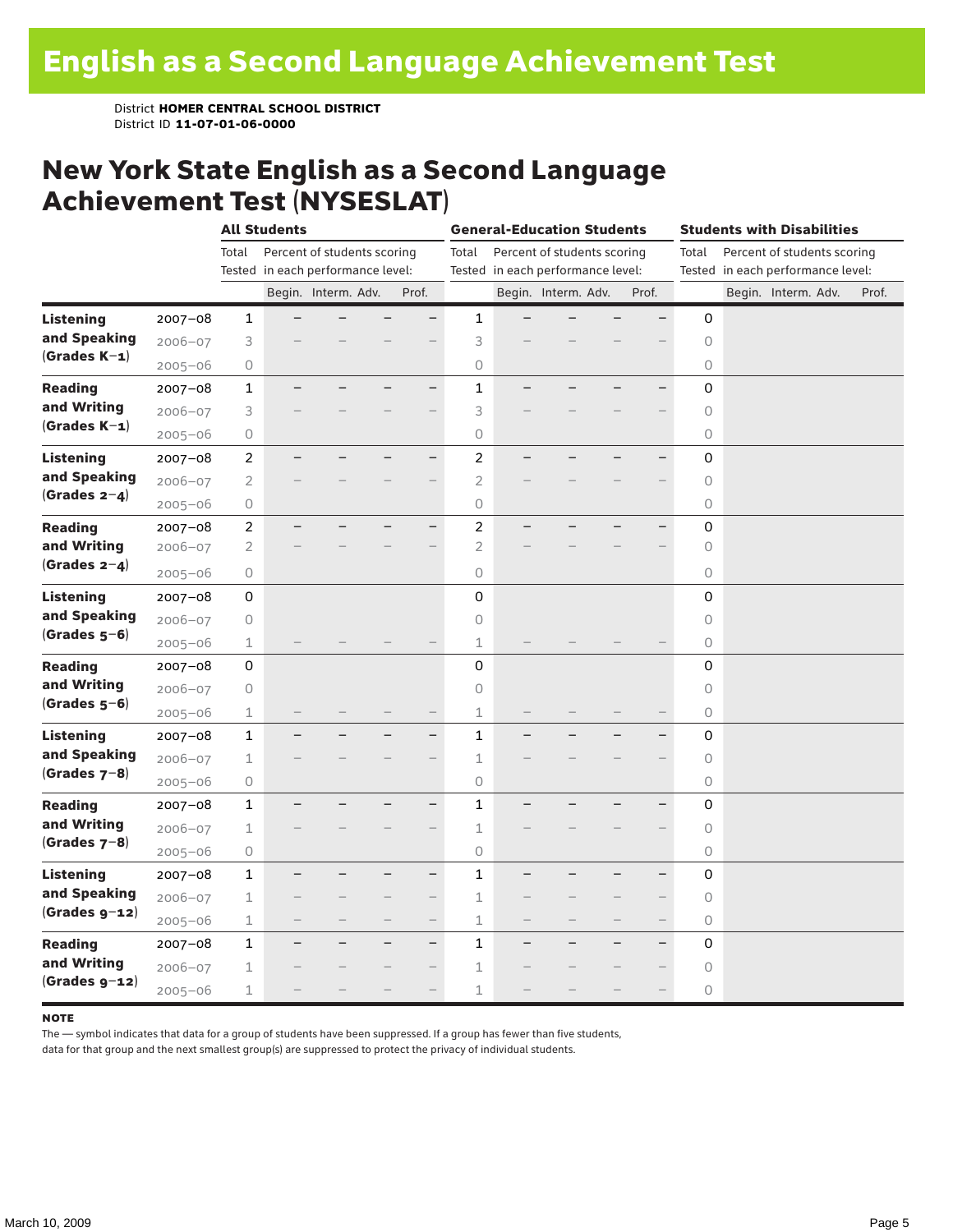# Elementary/Middle-Level Social Studies 2007–08

|                            |       | <b>All Students</b>                                |     |     |     |       | <b>General-Education Students</b>                  |     |     |     |       | <b>Students with Disabilities</b>                  |     |     |                |
|----------------------------|-------|----------------------------------------------------|-----|-----|-----|-------|----------------------------------------------------|-----|-----|-----|-------|----------------------------------------------------|-----|-----|----------------|
|                            | Total | Percentage of students<br>Tested scoring at level: |     |     |     | Total | Percentage of students<br>Tested scoring at level: |     |     |     | Total | Percentage of students<br>Tested scoring at level: |     |     |                |
|                            |       |                                                    |     | 3   | 4   |       |                                                    |     |     |     |       |                                                    |     |     | $\overline{4}$ |
| <b>Elementary</b><br>Level | 173   | 4%                                                 | 9%  | 49% | 38% | 134   | 0%                                                 | 7%  | 49% | 45% | 39    | 18%                                                | 18% | 51% | 13%            |
| <b>Middle Level</b>        | 194   | 5%                                                 | 25% | 41% | 29% | 154   | 0%                                                 | 19% | 46% | 35% | 40    | 23%                                                | 50% | 23% | 5%             |

#### 2004 Total Cohort Performance on Regents Exams After Four Years

| <b>All Students</b>                    |                       |           | <b>General-Education Students</b>  |              |  |                                                             | <b>Students with Disabilities</b> |     |              |  |                                                               |           |     |              |  |
|----------------------------------------|-----------------------|-----------|------------------------------------|--------------|--|-------------------------------------------------------------|-----------------------------------|-----|--------------|--|---------------------------------------------------------------|-----------|-----|--------------|--|
|                                        | t<br>Cohoi<br>o,<br>屲 |           | Percentage of<br>students scoring: |              |  | Cohort<br>Ξ<br>Percentage of<br>ō<br>모<br>students scoring: |                                   |     |              |  | Cohort<br>$=$<br>Percentage of<br>9<br>문<br>students scoring: |           |     |              |  |
|                                        |                       | $55 - 64$ |                                    | 65-84 85-100 |  |                                                             | $55 - 64$                         |     | 65-84 85-100 |  |                                                               | $55 - 64$ |     | 65-84 85-100 |  |
| <b>Global History</b><br>and Geography | 196                   | 6%        | 37%                                | 45%          |  | 162                                                         | 5%                                | 36% | 52%          |  | 34                                                            | 12%       | 38% | 12%          |  |
| <b>U.S. History</b><br>and Government  | 196                   | 6%        | 27%                                | 55%          |  | 162                                                         | 5%                                | 23% | 65%          |  | 34                                                            | 9%        | 44% | 6%           |  |
| <b>Science</b>                         | 196                   | 5%        | 47%                                | 37%          |  | 162                                                         | 4%                                | 48% | 44%          |  | 34                                                            | 12%       | 47% | 6%           |  |

## New York State Alternate Assessments (NYSAA) 2007–08

|                         | AIL SLUUTIILS  |                                                |   |   |   |  |  |  |
|-------------------------|----------------|------------------------------------------------|---|---|---|--|--|--|
|                         | Total          | Number of students scoring<br>Tested at Level: |   |   |   |  |  |  |
|                         |                | 1                                              | 2 | 3 | 4 |  |  |  |
| <b>Elementary Level</b> |                |                                                |   |   |   |  |  |  |
| Social Studies          | 0              |                                                |   |   |   |  |  |  |
| <b>Middle Level</b>     |                |                                                |   |   |   |  |  |  |
| Social Studies          | $\overline{2}$ |                                                |   |   |   |  |  |  |
| <b>Secondary Level</b>  |                |                                                |   |   |   |  |  |  |
| English Language Arts   | 0              |                                                |   |   |   |  |  |  |
| <b>Mathematics</b>      | O              |                                                |   |   |   |  |  |  |
| <b>Social Studies</b>   | O              |                                                |   |   |   |  |  |  |
| Science                 | Ω              |                                                |   |   |   |  |  |  |

All C<sub>tude</sub>

The New York State Alternate Assessment (NYSAA) is for students with severe cognitive disabilities. Results for students taking the NYSAA in English language arts, mathematics, and science at the elementary and middle levels are available in the *Accountability and Overview Report* part of *The New York State Report Card*.

The — symbol indicates that data for a group of students have been suppressed. If a group has fewer than five students, data for that group and the next smallest group(s) are suppressed to protect the privacy of individual students.

**NOTE**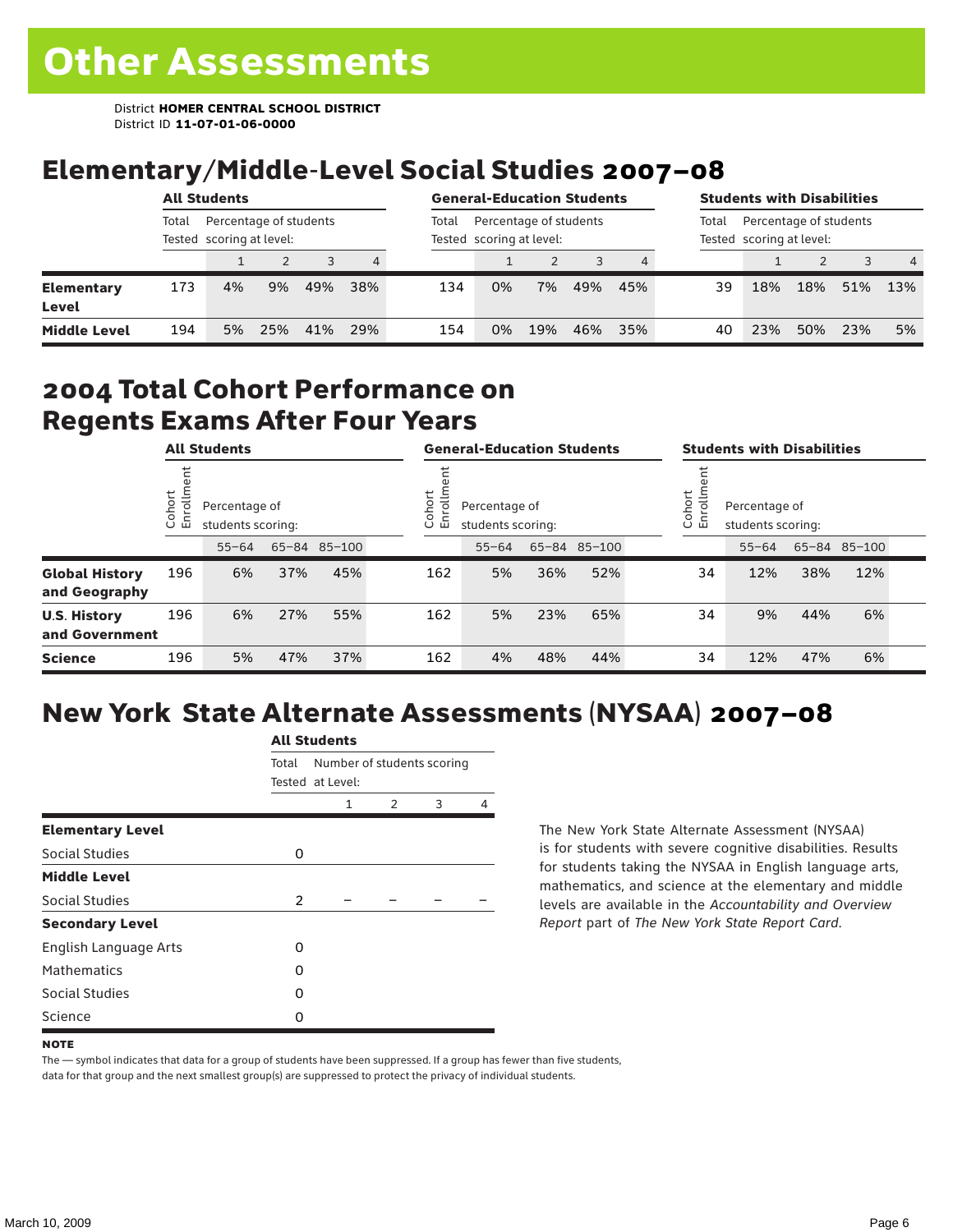# High School Completers

|                                    |             | <b>All Students</b>   |                            |                       | <b>General-Education Students</b> | <b>Students with Disabilities</b> |                            |  |
|------------------------------------|-------------|-----------------------|----------------------------|-----------------------|-----------------------------------|-----------------------------------|----------------------------|--|
|                                    |             | Number<br>of Students | Percentage<br>of Graduates | Number<br>of Students | Percentage<br>of Graduates        | Number<br>of Students             | Percentage<br>of Graduates |  |
| <b>Total Graduates</b>             | $2007 - 08$ | 179                   |                            | 157                   |                                   | 22                                |                            |  |
|                                    | $2006 - 07$ | 147                   |                            | 134                   |                                   | 13                                |                            |  |
|                                    | $2005 - 06$ | 160                   |                            | 143                   |                                   | 17                                |                            |  |
| <b>Receiving a Regents Diploma</b> | $2007 - 08$ | 153                   | 85%                        | 140                   | 89%                               | 13                                | 59%                        |  |
|                                    | $2006 - 07$ | 132                   | 90%                        | 122                   | 91%                               | 10                                | 77%                        |  |
|                                    | $2005 - 06$ | 141                   | 88%                        | 132                   | 92%                               | 9                                 | 53%                        |  |
| <b>Receiving a Regents Diploma</b> | $2007 - 08$ | 94                    | 53%                        | 93                    | 59%                               | 1                                 | 5%                         |  |
| with Advanced Designation          | $2006 - 07$ | 75                    | 51%                        | 71                    | 53%                               | 4                                 | 31%                        |  |
|                                    | $2005 - 06$ | 79                    | 49%                        | 76                    | 53%                               | 3                                 | 18%                        |  |
| <b>Receiving an</b>                | $2007 - 08$ | 9                     | N/A                        | 0                     |                                   | 9                                 | N/A                        |  |
| <b>Individualized Education</b>    | $2006 - 07$ | 15                    | N/A                        | 0                     |                                   | 15                                | N/A                        |  |
| Program (IEP) Diploma              | $2005 - 06$ | 4                     | N/A                        | 0                     |                                   | 4                                 | N/A                        |  |

NOTE Students receiving Regents diplomas and Regents diplomas with advanced designation are considered graduates; recipients of IEP diplomas are not.

# High School Noncompleters

|                              |             | <b>All Students</b>   |                           |                       | <b>General-Education Students</b> | <b>Students with Disabilities</b> |                           |  |
|------------------------------|-------------|-----------------------|---------------------------|-----------------------|-----------------------------------|-----------------------------------|---------------------------|--|
|                              |             | Number<br>of Students | Percentage<br>of Students | Number<br>of Students | Percentage<br>of Students         | Number<br>of Students             | Percentage<br>of Students |  |
| <b>Dropped Out</b>           | $2007 - 08$ | 12                    | 1%                        | 8                     | 1%                                | 4                                 | 2%                        |  |
|                              | $2006 - 07$ | 21                    | 2%                        | 19                    | 2%                                | $\overline{2}$                    | $1\%$                     |  |
|                              | $2005 - 06$ | 27                    | 3%                        | 21                    | 3%                                | 6                                 | 5%                        |  |
| <b>Entered Approved High</b> | $2007 - 08$ | 11                    | 1%                        | 7                     | 1%                                | 4                                 | 2%                        |  |
| <b>School Equivalency</b>    | $2006 - 07$ | 3                     | $0\%$                     | 3                     | $0\%$                             | 0                                 |                           |  |
| <b>Preparation Program</b>   | $2005 - 06$ | 12                    | 2%                        | 10                    | 2%                                | 2                                 | 2%                        |  |
| <b>Total Noncompleters</b>   | $2007 - 08$ | 23                    | 2%                        | 15                    | 2%                                | 8                                 | 4%                        |  |
|                              | $2006 - 07$ | 24                    | 3%                        | 22                    | 3%                                | $\overline{2}$                    | $1\%$                     |  |
|                              | $2005 - 06$ | 39                    | 5%                        | 31                    | 5%                                | 8                                 | 6%                        |  |

# Post-secondary Plans of 2007–08 Graduates

|                                | <b>All Students</b>   |                           |                       | <b>General-Education Students</b> | <b>Students with Disabilities</b> |                           |  |
|--------------------------------|-----------------------|---------------------------|-----------------------|-----------------------------------|-----------------------------------|---------------------------|--|
|                                | Number<br>of Students | Percentage<br>of Students | Number<br>of Students | Percentage<br>of Students         | Number<br>of Students             | Percentage<br>of Students |  |
| To 4-year College              | 76                    | 40%                       | 74                    | 47%                               | 2                                 | 6%                        |  |
| To 2-year College              | 67                    | 36%                       | 53                    | 34%                               | 14                                | 45%                       |  |
| <b>To Other Post-secondary</b> | 0                     |                           | 0                     |                                   | 0                                 |                           |  |
| <b>To the Military</b>         | 6                     | 3%                        | 3                     | 2%                                | 3                                 | 10%                       |  |
| <b>To Employment</b>           | 23                    | 12%                       | 14                    | 9%                                | 9                                 | 29%                       |  |
| <b>To Adult Services</b>       | 2                     | 1%                        | 0                     |                                   | 2                                 | 6%                        |  |
| <b>To Other Known Plans</b>    | 3                     | 2%                        | 3                     | 2%                                | 0                                 |                           |  |
| <b>Plan Unknown</b>            | 11                    | 6%                        | 10                    | 6%                                |                                   | 3%                        |  |